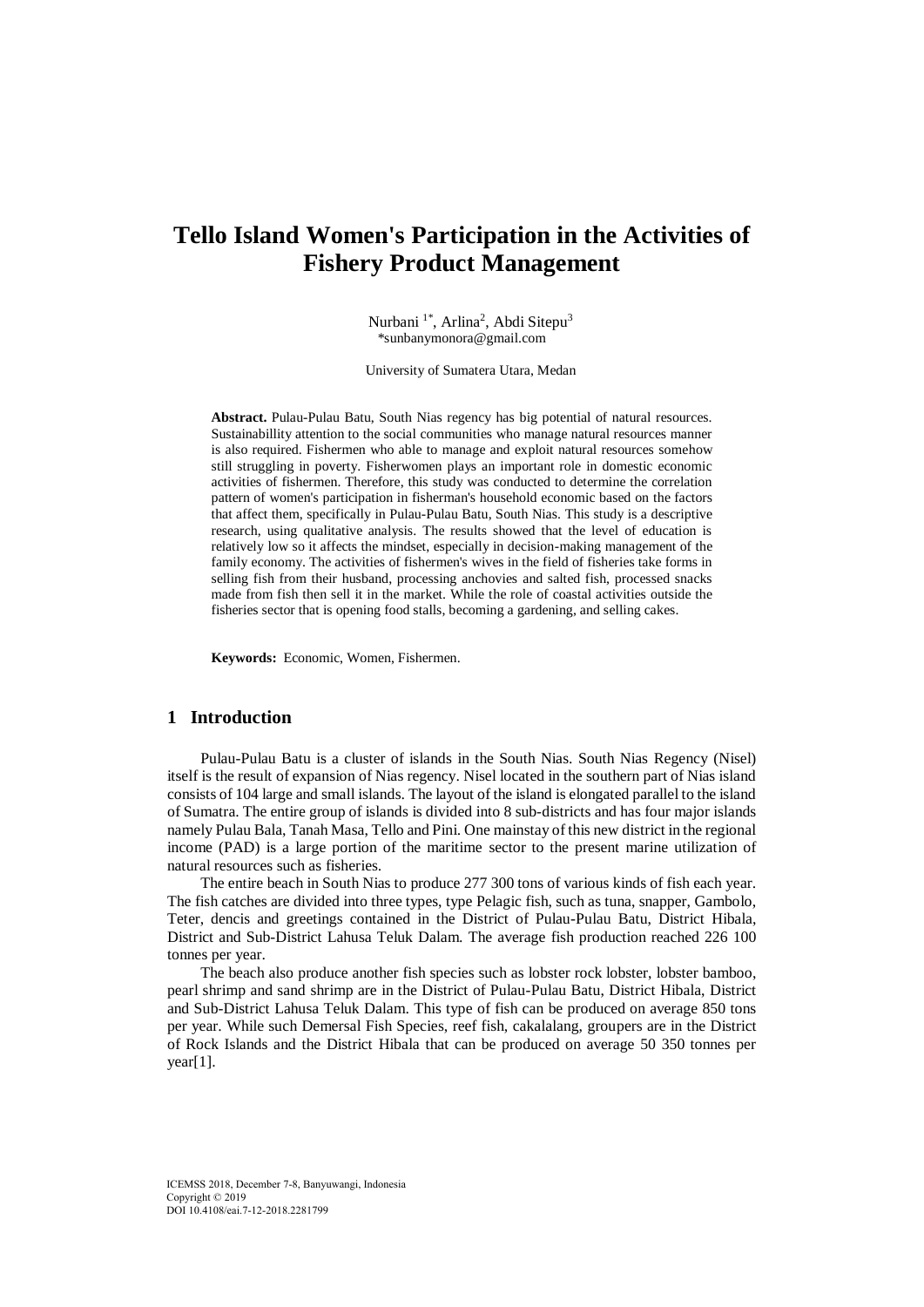But the numbers are still not proportional to the welfare of people in Pulau-Pulau Batu as a center for fish producer. The fishing communities have different characteristics from other communities. Fisheries resources have a nature difficult to predict as well as being targeted for arrest operation is dynamic.

Uncertainty makes poverty became a "trade mark" for fishermen in some ways can be justified by several facts such as conditions of slum settlement, low income level and low education, vulnerability against changes in social, political, and economic hit, and their powerlessness against intervention financiers, and rulers[2].

Fishing activities are generally dominated by men. The traditional role of fishermen are considered more worthy cause to dominate the fisheries sector, while women stay at home as family caregivers. With berkembangan technological develpoment and economic demands,women in fisherman family has been involved in the processing and sale of the catch. Another aspect which is also done by women is their contribution to the household economy fishery[3].

Women is a very important component in coastal development as very strategic role of women in fisheries and marine-based activities[4]. For example, women are acting as retailers, fish collectors, wholesalers, wage labor, and the processing power of the fishery. Various aspects of the study or coastal development programs relating to women are not touched.

Education will affect the absorption ability of new information in developing a variety of processed fish. The cause of the low level of formal education for women processor of fishery products is due to the economic conditions are weak, cost limitations in their neighborhood, as well as patterns of thinking or views about the importance of education.

Studies of women's participation in improving the welfare of fishermen families become important study, this is because the number of women involved in economic activity may be an indicator of the progress of a nation[5]. The growing role of women'sparticipation in economic activities assumed the position of women in society is increasing as well. This is also true among women fishers. Therefore, this study was conducted to determine the factors affecting women's participation fisherman (wife) in the household economy and determine the pattern of relationship participation of women in the household economy fishermen based on the factors that influence.

### **2 Methods**

The study of women's participation in improving the welfare of fishermen families have used qualitative research methods. Preliminary observations made in an effort to obtain a picture of the situation and conditions of women's participation in Pulau-Pulau Batu, South Nias. Research on women's participation in improving the welfare of fishermen families using data collection techniques such as depth interviews and participatory observation. In-depth interviews (depth interview) made to key-women in Plau-Rock Island, South Nias, then the village chief, community leaders or customary, the District government Batu Islands, South Nias, and the tourism business. Interviews were conducted for as much information in the form of data on the role of women, women's daily activities, then also carried Limited Group Discussions (FGD) as part of the triangulation of data results from interviews spread over different islands in Pulau-Pulau Batu, South Nias. The third activity above analysis is something that is mutually intertwine at the time before, during, and after the collection of data in parallel.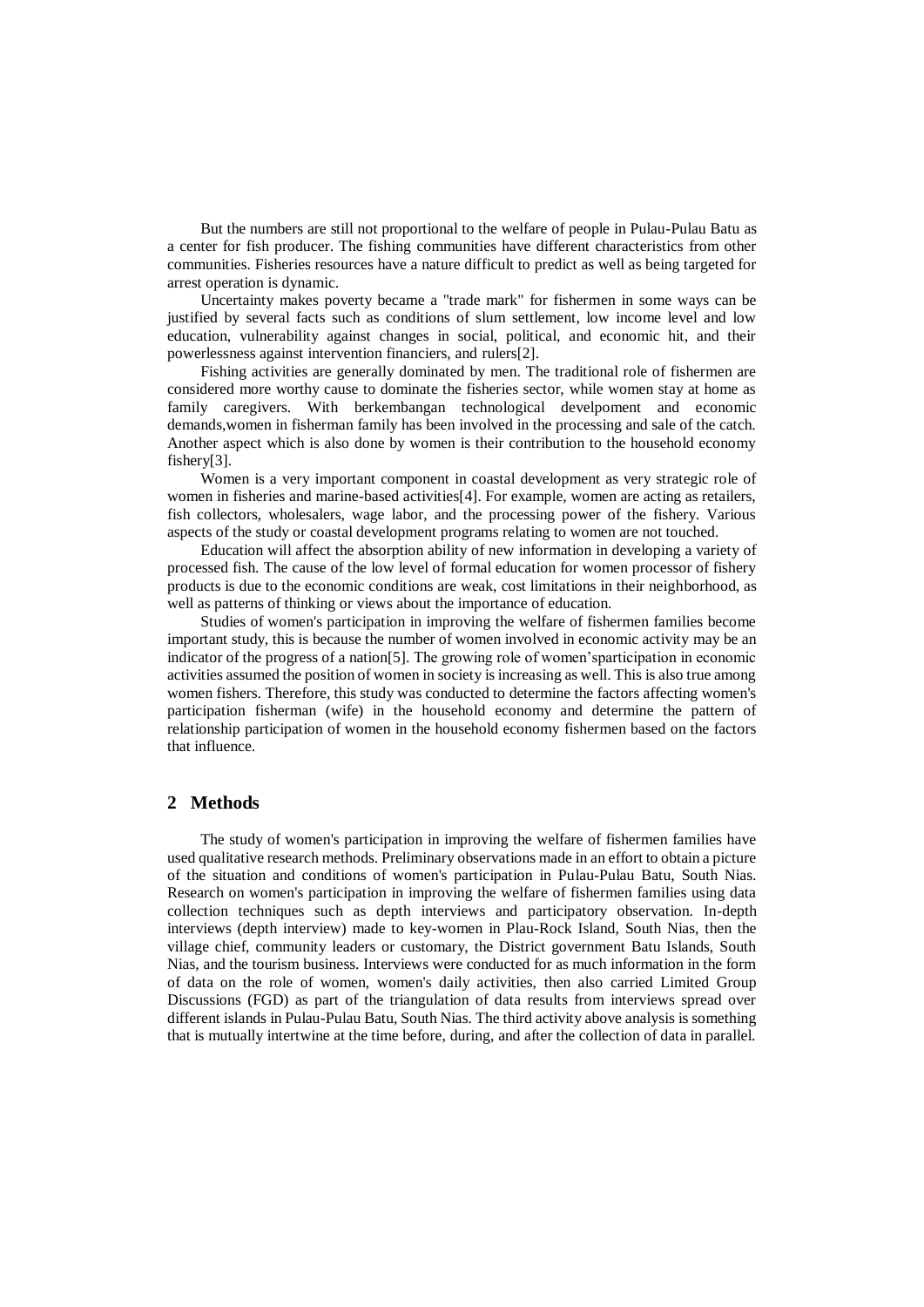# **3 Results**

#### **3.1 Characteristics of Women Batu Islands**

The composition of the community in Pulau-Pulau Batu, particularly on the island of Nias Tello consists of Minang ethnicity, Bugis ethnicity, and a mixture of other ethnic immigrants. In contrast to the island of Nias, people on the Tello island that has been mixed and much more open to another ethnic, but the people of another district in Pulau-Pulau Batu is composed of ethnic Nias alone, and there is another ethnic.

Based on a previous research report entitled Local Genius and Implementation of Gender Mainstreaming in South Nias District[6], Nias women are often marginalized and continue to be in the domestic realm with a high workload. Nias women still receive violence from those closest to them. This violence often comes from parents, brothers and husbands. However, in some cases Nias women have a very central role. For example during a silver party. They are the mamidi afo (betel) and mamotu ono nihalő (advising the bride). And they were also the first to welcome when the guests of the group of the bridegroom came. In this case, the position of women in Nias is not always looked down upon.

The position of women in Nias is always in a gray area, on the one hand they have a very high position in culture that plays an active role in marriage ceremonies and on the other hand they are not considered if they have concerns about customs and cultural norms. In everyday life, Nias women are often found to be unfairly neglected. Even in some cases they are only slaves to their husbands and children. Although this is not publicly disclosed, it happens in real terms.

Treating women as the second sex is not fair. However, the perspective of Nias culture opens up opportunities towards this injustice. In customary marriage, women are indirectly bought by the men. By paying a large "*bowo*" (*jujuran*), the woman becomes his. This means that women are her husband's property. The man has full power to his wife. Parents cannot interfere anymore.

The higher position of men in Nias culture seems inseparable from the myths of the origins of Nias people. Where is Sirao, dropping his children into the world, and they are all men. The question is, where do women come from? This is still unanswered. But we can see, the place where King Sirao lives is called Tetehlili ana, symbolizing the mother's content, the presence of the fetus in her mother's womb. This means that women also have a central position in this myth. Although in reality it is not highlighted anymore. Finally it can be said that women are the womb for life. If boys are life, women are where life lives. Both need each other and complement each other. Life cannot exist and can take place without a place that makes him live. Men cannot live without women. Both have a central position even though in function, they are different.

Nevertheless, Pulau-Pulau Batu which are also dominated by Nias tribes and are automatically influenced by Nias culture, have also experienced a mixture of cultures from other immigrant tribes such as Minangkabau and others. The sociological conditions on Tello Island as a central area in the islands are also more open and heterogeneous compared to the islands around it and Nias Island as a whole.

Families in Pulau-Pulau Batu is usually a large family, with many children. The influence of culture in the participation of women in Pulau-Pulau Batu quite thick. Most of the activities of fishermen and the sea on the island of Pulau Batu still performed by men. Women who participate in managing marine products usually only to help her husband.Women in Pulau-Pulau Batu also tend to be married and dropped out of school at a very young age, so it does not have any other skills while the greater family burden over time as the number of family members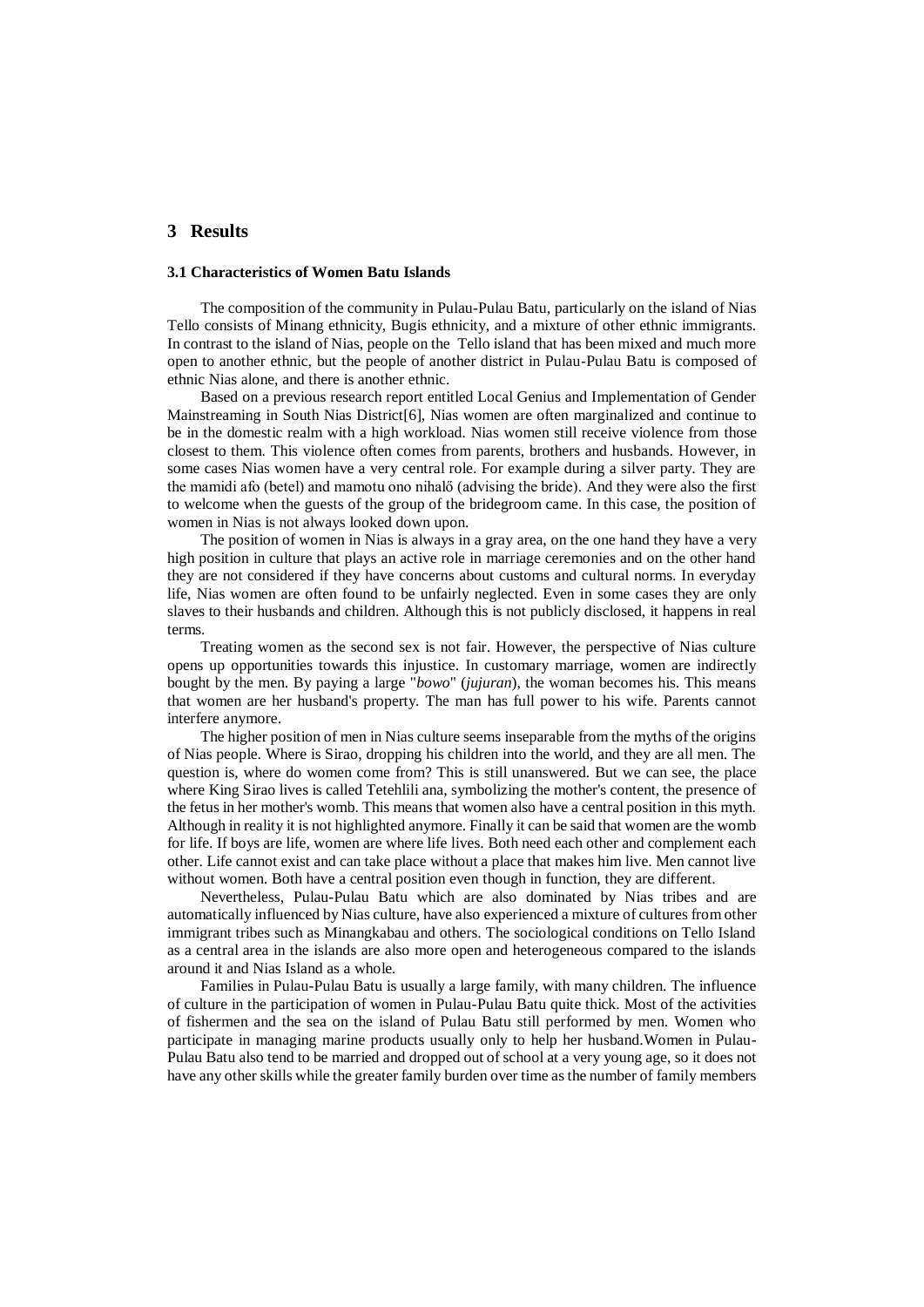as a result of births.Women who participate in processing of fishery products in Pulau-Pulau Batu implement traditional processing businesses. In general, the pattern of their lives still below the poverty line. This is due to the characteristics inherent in them, such as a subsistence condition with limited financial and technological resources, and the ability or skill and behavior that still traditional, both in terms of skills, psychology and mentality.

Results of interviews with local authorities show, most of the fisherman's wivesare stay at home housewives. If they are doing work outside the household chores, work mostly done by the fisherman's wife is to process the fish into processed/salted fish that has a sale value higher than the usual fresh fish. There are some wives of fishermen who work in the garden or selling in the market. Some of the the fishermen's wives also waiting for the arrival of their husband in the morning, and help in the cleaning and sorting of sizes and types of fishes before being taken to the fish market.

Most of the fishermen and fisherwomen only hold elementary shcool education level. Lack of education is due to the lack of awareness of the importance of education in fisherman's families and the financial factor. Nias culture with jujuran tradion in the process of marriage makes women still seem as thing to be sold to the family of the groom.

#### **3.2 Fishermen Women's Participation**

Heterogeneous and openness of the people in Pulau Tello which is central to the cluster of Pulau-Pulau Batu also influences the role and function of women not only sociologically but also economically. Women in Batu Islands are culturally still influenced by Nias customs, but in an economic role, women tend to be in gray areas. On the one hand women are very instrumental in the economy and family decision making but can also have no role and only help their husbands.

As a fishermen community, the people in Pulau-Pulau Batu are still a community that is synonymous with poverty and other social problems, especially in the socio-economic field, where the dependence of fishing communities on marine resources, weather conditions and nature so that their income also depends natural conditions. The difficult socioeconomic life experienced by fishermen encourages the role of women to become fishermen or marine product managers to help sustain the economic life of their families. With women becoming fishermen or marine product managers, their family's economic income will increase so that their lives will improve.

The role and function of women in sustaining economic activities can be seen from the activities of women who work as fishermen by producing and distributing catches in the form of fish as an effort to strengthen the socio-economic life of weak coastal communities. Women working as fishermen or marine product managers are usually due to relatively few husband's sources of income in the family, so they cannot afford to meet their daily needs.

Fishermen is a person who actively conduct fishing activities, either directly (such as the diffuser and towing nets), or indirectly (such as the helmsman of sailboat, captain of a fishing boat motor, ship's engineer, cook fishing vessels) as a livelihood[7]. The core notion of this limitation, stating that the fisherman is a person who is the main job of catching fish. Fisherwoman is a term for women who live in a family environment as a fisherman's wife. Women in fisherman families generally engage in activities to earn a living for his family. Work is an economic activity carried out by someone with the intent to obtain or help earn income or profit of at least 1 (one) hour are not interrupted during the past week[7].

The bussines of processed fish is done mostly by women than other businesses. This is supported by the availability of raw materials fish that facilitates the production process. It is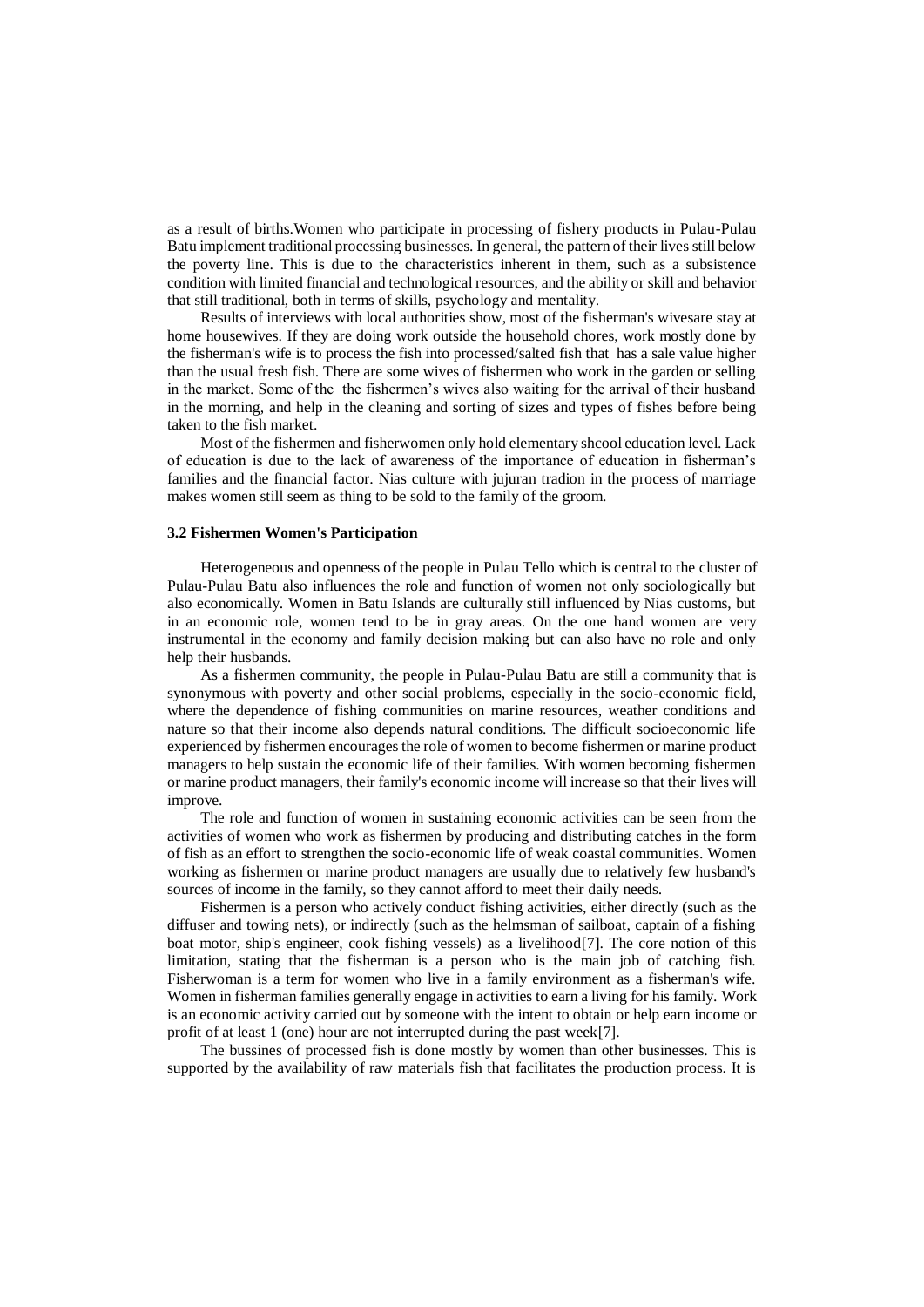seen that women with this type of fishing effort, mostly obtain raw materials from their fisherman husband. Types of processed fish carried out by women in Pulau-Pulau Batu until today in the form of salted fish processing, anchovy processing, sea cucumbers, and producing traditional snack named pale-pale, a type of anchovy cooked with seasoning and vegetable.

Women engaged into fishing (specifically, catching fish activity) existed in Pulau Mahang. Women in Pulau Mahang catch Kimo, a kind of large sea scallops in the waters of the island Mahang Area. Women who participated as a catcher kimo, according to local residents has been doing this activity during the past ten years. Usually the fisherwoman working from the early morning until late afternoon. Fisherwoman also participate in the fogging kimo to make it more durable.

In addition to these fishery activity, women in Pulau-Pulau Batu also work in another activity. The work that many women cultivated in Batu Islands are gardening and farming. Then sell processed snacks.

As described Hutapea, coastal women's income contribution to total household income (RTP) can be seen from the coast of business women in domestic economic activity. Wife role to total family income decreases with the improving financial condition of the household. The role of women in the household related to work performed in a family of fishermen. Role in making a living can be seen from the outpouring of hours of work to generate income, thus, the condition of women's contribution can not be ignored[8].

In addition, the description above also identifies the existence of the production text. The production matrix is defined as the style (model) of the production of female character, can be traced from the outpouring of time, the return value (wages) of production, and the selfcapability of the type of work. The production is based on the outpouring of production time, it is divided into working independently, full time, and working on a side-time basis and earning income or not being paid and working on wages. The concept of production is framed from the equivalent word matriarchy, matrilineal and production which is used to explain the involvement of women in the production and social structures so that the integrity of society is maintained by its dynamics. In addition, the concept of production is used to reposition women in a social order with respect to their achievements and the value of their socio-economic work. The production model is also used as a pattern of balancing roles and positions between genders in the economic structure. At the practical level, the production method can be identified by a variety of female-labeled patterns of production to strengthen the role and bargaining position in the structure of fishing communities[9].

## **4 Conclusion**

In general, in Pulau Batu, South Nias women do housework and some also participate in the economy to help their husbands as additional breadwinners. The lives of fishing communities who are generally below the poverty line make women also participate in meeting the economic needs of the family. The involvement of women in the economic sector does not cover the dual role of women. In its classification women in Batu Islands carry out various forms of work such as managing fish into salted fish, fish food, to finding fish (kimo shellfish) in the sea as fishermen and entrepreneurs who move from upstream to downstream of the fishery process.

As for the factors that cause women to work both as fishermen and marine product managers, among others, due to economic needs, insufficient husband's income, women as